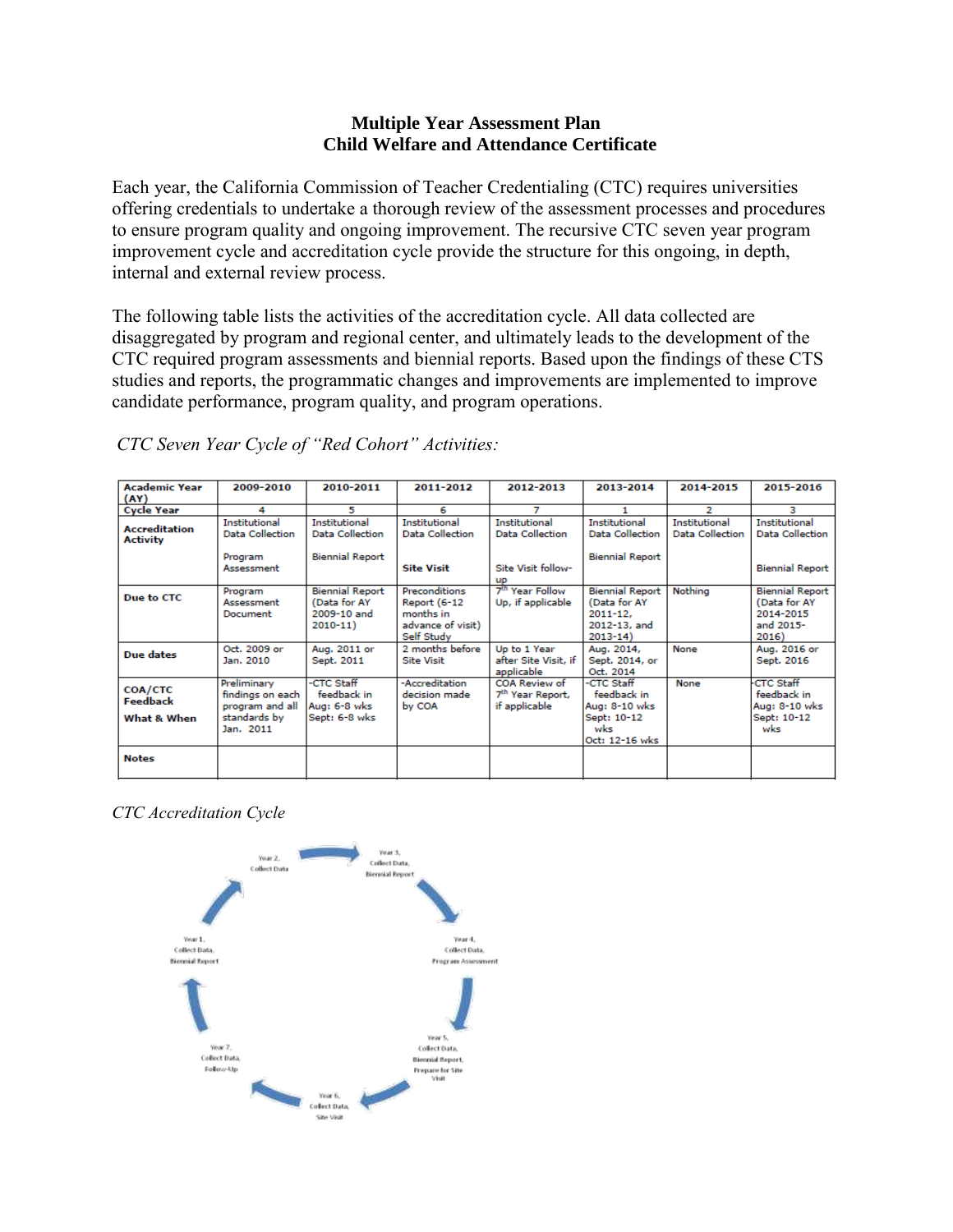### **Assessment Activities**

# **Methods of Assessment and Criteria for Success Child Welfare and Attendance Certificate**

Currently, assessment data is collected through internal and external sources. Focus groups representing staff, faculty, clinical supervisors, and advisory councils have worked together to discern a set of balanced assessment measures. They are listed below. Accompanying forms and rubrics are included in the appendix.

### *1. Coursework Assessments (2008)*

Using TaskStream as the primary data storage system, the program collects key assessments known as signature assignments to gauge candidates' progress throughout their course of study and ensure CTC program standards are met. Each signature assignment is evaluated using a supporting rubric. At the end of each academic year, collected data is disaggregated by regional center and analyzed with results identifying areas for program improvement.

- **Signature Assignment:** In GED 645, The Laws and Professional Role of Child Welfare and Attendance Counselors, candidates are equipped with the knowledge of federal laws pertaining to child welfare and attendance. Emphasis is on candidates acquiring the skills and knowledge necessary to provide staff development and implement school-wide effective prevention and intervention strategies to promote student success. The signature assignment requires candidates to respond to a case study demonstrating their knowledge and understanding of laws relating to minors.
- **Signature Assignment: In GED 646A and GED 646B, Child Welfare and Attendance Program: Leadership, Management, Collaboration, and Community/Partnerships,** candidates are provided with the knowledge and skills to collaborate with schools, law enforcement, child welfare, parents, and community agencies in order to implement effective strategies and programs that improve student attendance. In GED 646 candidates demonstrate their knowledge in addressing laws relating to minors from a leadership perspective in signature assignment research paper.
- **Signature Assignment:** In GED 647, School Culture and Addressing Barriers to Student Achievement, candidates design a "Charter School" utilizing evidence-based programs for identified "high-risk" students in grades 7-12. There are twenty students in each grade level for a total of 120 students. The students can be referred through the LEAs, Department of Probation, the courts, DCFS, SARB and/or parents.

# *2. Dispositions Assessments (2010)*

Every CWA candidate will have four opportunities to be assessed and track their growth on the Dispositions of Noble Character throughout the program. All Disposition assessments and the *CWA Professional Growth Chart* will be completed on TaskStream. In GED 645, candidates will complete a self-assessment and in GED 646 and GED 647 professors will complete the assessment. The final assessment will be completed by the primary Site Supervisor during the candidate's fieldwork (GED 688). After each assessment, candidates will complete a phase on the *CWA Professional Growth Chart*. Candidates who receive a one